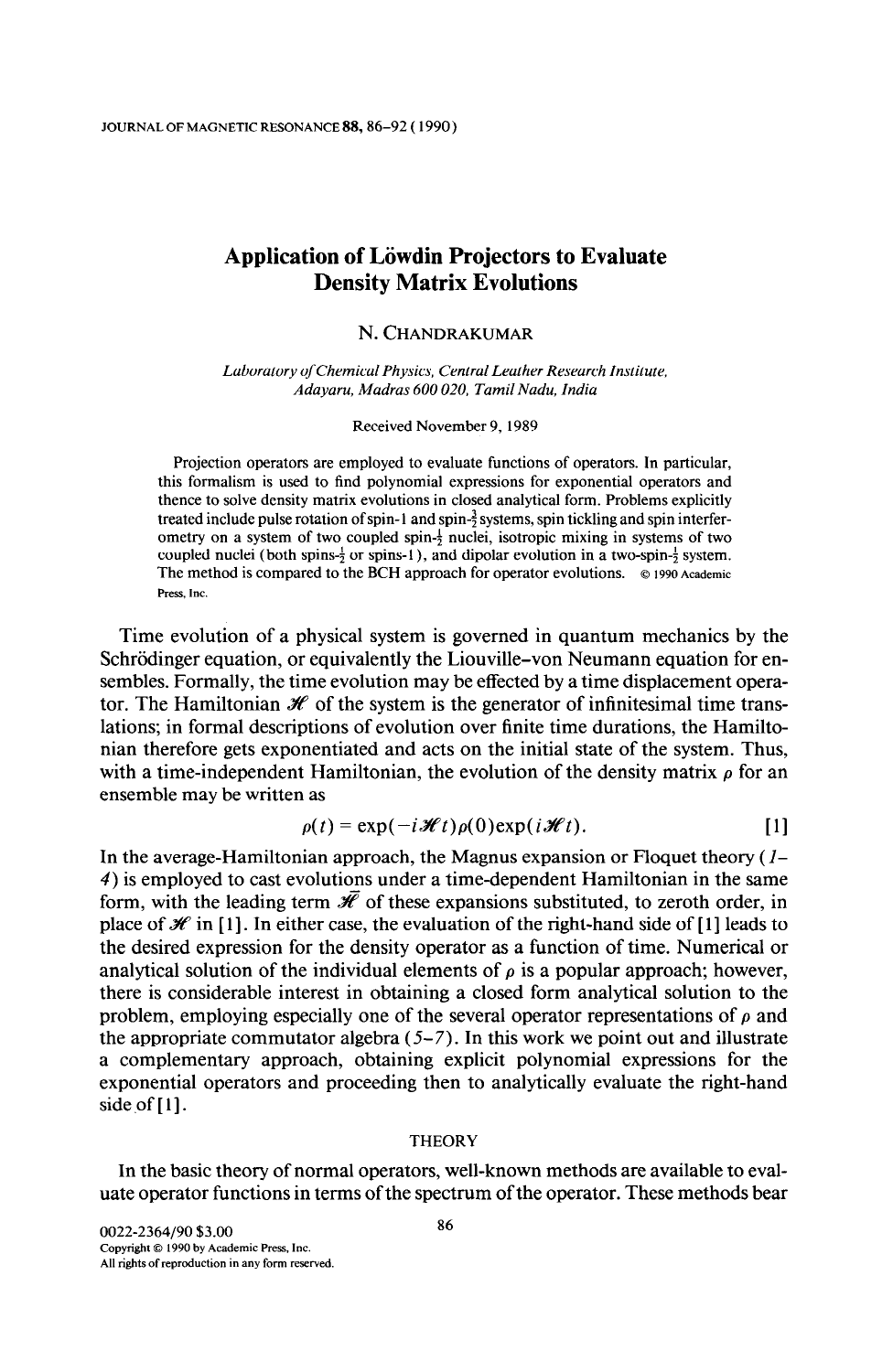a close relationship to the Cayley or Cayley-Hamilton theorem of matrix algebra (8, 9). For our purposes, however, the geometrically appealing methods of spectral decomposition and projection operators introduced by Löwdin appear particularly attractive (10). The resulting expression for a function  $f(A)$  of an operator A is given as

$$
f(A) = \sum_{i} f(\lambda_i) P_{\lambda_i},
$$
 [2]

the  $\lambda_i$  values being the eigenvalues of A; the projectors  $P_{\lambda_i}$  are given by

$$
P_{\lambda_i} = \prod_{j \neq i} \frac{(A - \lambda_j)}{(\lambda_i - \lambda_j)}.
$$
 [3]

The sum in  $\lceil 2 \rceil$  -as also the product in  $\lceil 3 \rceil$  -runs over all distinct eigenvalues of A, each degenerate eigenvalue being accounted exactly once. The equivalence of [ 3 ] to the Sylvester matrix of  $A$  may also be noted, again bringing into correspondence the geometric and algebraic viewpoints. Note that the operators  $P$  are Hermitian, idempotent operators. They may be employed to project out an eigenvector  $|\Psi_n\rangle$ (corresponding to the eigenvalue  $\lambda_n$ ), given a state vector  $\Psi$ ), by operation from the left. They may also be employed to project out desired components of a density operator  $\rho$ , by the operation P $\rho P$ . For our present application, it is of particular interest to note that  $\lceil 2 \rceil$  and  $\lceil 3 \rceil$  imply the representation of any function of an operator A as a polynomial of degree  $n$ ,  $(n + 1)$  being the number of distinct eigenvalues of A.

In the following, we illustrate the application of these methods to solve spin evolution under various experimental situations, including pulse rotations, spin tickling, spin interferometry, spin locking, and dipolar evolution. In each case, the results are well established theoretically as well as experimentally. These examples permit, however, a rather complete illustration of the projection operator methods for Hamiltonians involving linear as well as bilinear operators in both degenerate and nondegenerate cases. In a subsequent publication, we report on the application of the method to determine the coherence transfer process under isotropic mixing applied to systems of spin-1 and spin- $\frac{3}{2}$  nuclei.

### APPLICATIONS

Pulse rotation. Consider the effect of a resonant RF pulse with flip angle  $\theta$  applied along the x axis in the rotating frame on a system of isolated spins-1. The density matrix of the system following the pulse is given by

$$
\rho_{+} = \exp(-i\theta I_{x})\rho_{0} \exp(i\theta I_{x}).
$$
 [4]

We proceed by first finding a polynomial expression for  $exp(\pm i\theta I_r)$ . We note that the eigenvalues of  $I_x$  are +1, 0, and -1, from the fundamental considerations of angular momentum theory. Thus we have

$$
\exp(\pm i\theta I_x) = \exp(\pm i\theta) P_1 + P_0 + \exp(\mp i\theta) P_{-1}
$$
 [5]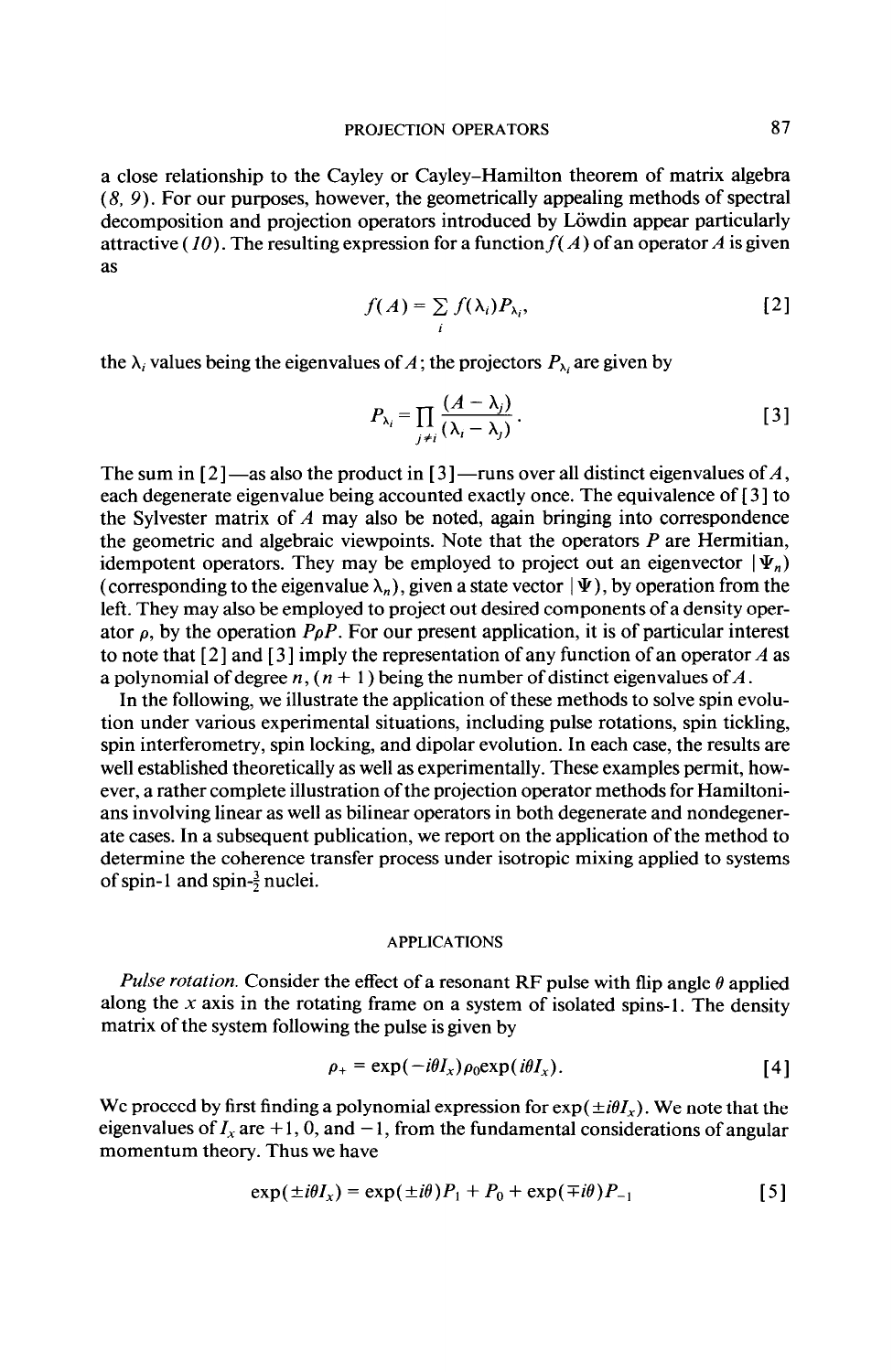with

$$
P_1 = \frac{1}{2}I_x(I_x + 1) = \frac{1}{2}(I_x^2 + I_x)
$$
  
\n
$$
P_0 = -(I_x - 1)(I_x + 1) = (1 - I_x^2)
$$
  
\n
$$
P_{-1} = \frac{1}{2}(I_x - 1)I_x = \frac{1}{2}(I_x^2 - I_x).
$$
 [6]

This results finally in

$$
\exp(\pm i\theta I_x) = I_x^2(\cos\theta - 1) \pm iI_x \sin\theta + 1. \tag{7}
$$

With  $\rho_0 = I_z$  therefore we have

$$
\rho_+ = [I_x^2(\cos\theta - 1) - iI_x\sin\theta + 1]I_z[I_x^2(\cos\theta - 1) + iI_x\sin\theta + 1]
$$
  
=  $I_z\cos\theta - I_y\sin\theta$  [8]

employing the identities  $I_xI_zI_x = 0$  and  $I_x^2I_z + I_zI_x^2 = I_z$ , for  $I = 1$ . For  $I = \frac{3}{2}$ , on the other hand, we find

$$
\exp(\pm i\theta I_x) = \pm i I_x^3 \left(\frac{1}{3}\sin\frac{3\theta}{2} - \sin\frac{\theta}{2}\right) + \frac{1}{2} I_x^2 \left(\cos\frac{3\theta}{2} - \cos\frac{\theta}{2}\right)
$$

$$
\pm i I_x \left(\frac{9}{4}\sin\frac{\theta}{2} - \frac{1}{12}\sin\frac{3\theta}{2}\right) + \frac{1}{8} \mathbf{1} \left(9\cos\frac{\theta}{2} - \cos\frac{3\theta}{2}\right), \quad [9]
$$

the eigenvalues of  $I_x$  being of course  $\frac{3}{2}$ ,  $\frac{1}{2}$ ,  $-\frac{1}{2}$ , and  $-\frac{3}{2}$  in this case.

Spin tickling. Consider a homonuclear weakly coupled system of two spin- $\frac{1}{2}$  nuclei, I and S. The spin tickling experiment  $(11)$  consists in selective irradiation of one of the doublet resonances of, say, spin S while the spectrum is acquired. The Hamiltonian of the system may be written, in the frame rotating with the frequency of irradiation on spin S, as

$$
\mathcal{H} = \Delta I_z + \frac{J}{2} (1 + 2I_z) S_z + \frac{1}{2} \omega_1 (1 - 2I_z) S_x.
$$
 [10]

Here, the first term, which commutes with both the others, describes the resonance offset of spin I in this frame, while the second term accounts for the IS weak coupling, as well as the resonance offset of the S-spin irradiation, with  $J$  in units of angular frequency. The third term describes the effect of the selective irradiation on one of the S-spin transitions; the Hamiltonian of [lo] corresponds in fact to irradiation of the low-frequency component of the S doublet ( $J$  assumed  $>0$ ), the RF being along the  $x$  axis of the rotating frame. Owing to the commutativity of the first term with the two others, the Hamiltonian of [10] may be rewritten as

$$
\mathcal{H} = \mathcal{H}_1 + \mathcal{H}_2
$$

88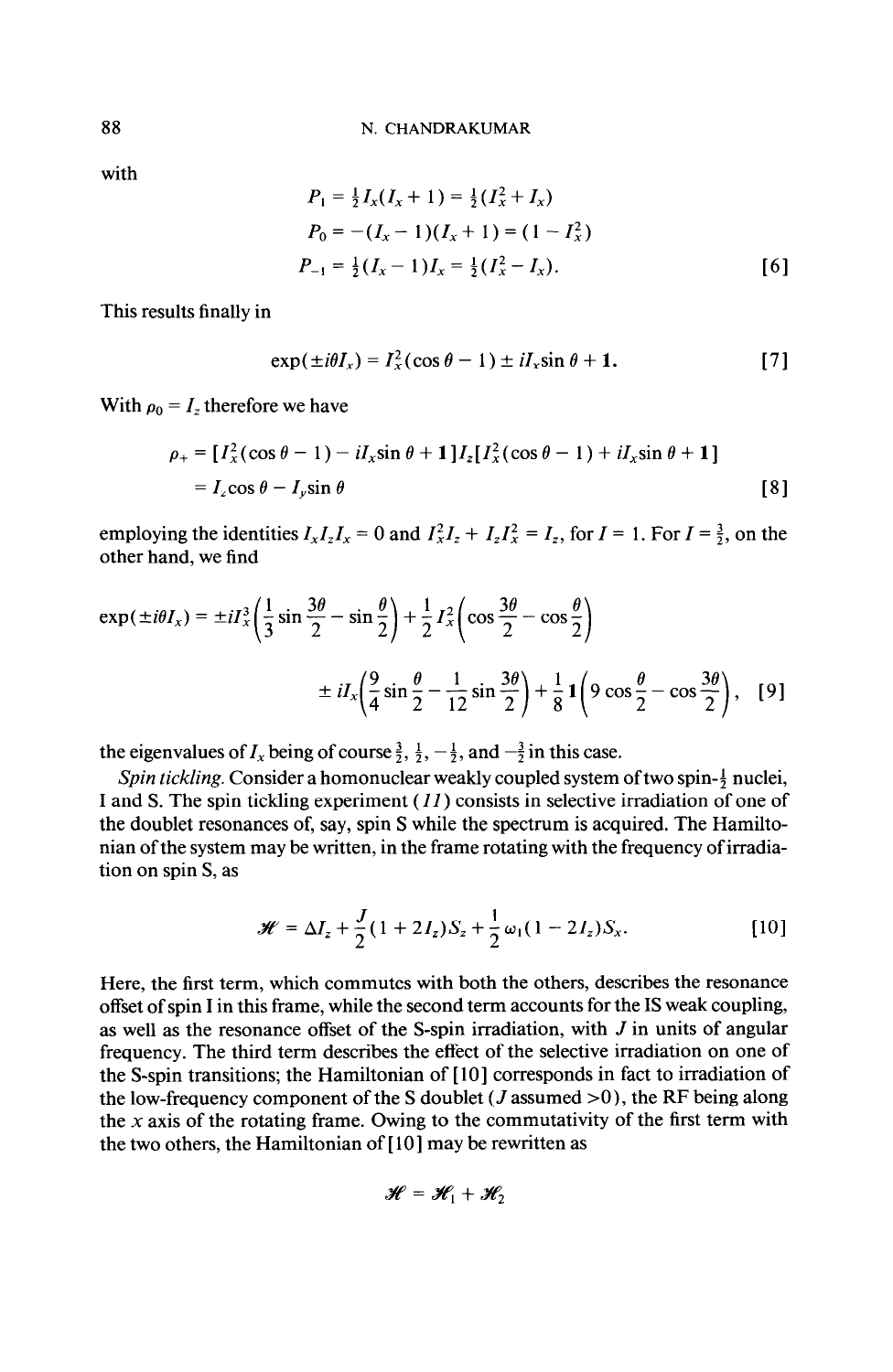with

$$
\mathscr{H}_1 = \Delta I_z
$$

and

$$
\mathcal{H}_2 = \frac{J}{2}(1 + 2I_z)S_z + \frac{1}{2}\omega_1(1 - 2I_z)S_x.
$$
 [11]

The evolution under  $\mathcal H$  may be considered as a cascade of independent evolutions under  $\mathcal{H}_1$  and  $\mathcal{H}_2$ , taken in either order. Here we focus attention on the evolution under  $\mathcal{H}_2$ , which may be rewritten as

$$
\mathcal{H}_2 = \frac{J}{2} [(1 + 2I_z)S_z + b(1 - 2I_z)S_x]
$$
 [12]

with  $b = \omega_1 / J$ .

To evaluate expressions such as  $exp(-i\mathcal{H}_2t)\rho(0)exp(i\mathcal{H}_2t)$  we note first that the roots of  $\mathcal{H}_2$ , expressed in units of  $J/2$  are  $\pm 1, \pm b$ . Thus we have

$$
\exp(-i\mathcal{H}_2 t) = \exp(-iJt/2)P_1 + \exp(iJt/2)P_{-1} + \exp(-iJbt/2)P_b + \exp(iJbt/2)P_{-b} \quad [13]
$$

Performing the necessary algebra, we finally find

$$
\exp(-i\mathcal{H}_2 t) = \frac{1}{2}(1+2I_z)\cos(Jt/2) + \frac{1}{2}(1-2I_z)\cos(Jbt/2)
$$

$$
-\frac{i}{2}(2S_z + 4I_zS_z)\sin(Jt/2) - \frac{i}{2}(2S_x - 4I_zS_x)\sin(Jbt/2). \quad [14]
$$

With an initial density operator corresponding to  $y$  magnetization of the I spins in the rotating frame, for example, this leads to the state

$$
\exp(-i\mathcal{H}_2 t)I_y \exp(i\mathcal{H}_2 t) = \frac{1}{2}I_y \left[ \cos\frac{(J+\omega_1)t}{2} + \cos\frac{(J-\omega_1)t}{2} \right]
$$

$$
-I_x S_z \left[ \sin\frac{(J+\omega_1)t}{2} + \sin\frac{(J-\omega_1)t}{2} \right] + I_x S_y \left[ \cos\frac{(J-\omega_1)t}{2} - \cos\frac{(J+\omega_1)t}{2} \right]
$$

$$
+ I_x S_x \left[ \sin\frac{(J+\omega_1)t}{2} - \sin\frac{(J-\omega_1)t}{2} \right]. \quad [15]
$$

The effect of the I-spin offset may of course simply be cascaded employing  $\mathcal{H}_1$ .

The above expression clearly demonstrates that each of the I-spin transitions is split into a doublet, where the two components have equal intensity and a splitting of  $\omega_1/2\pi$  Hz. Further, the creation of zero- and double-quantum coherences during tickling ( 12) is also transparent.

Spin interferometry. An elegant, direct demonstration of the spinor properties of spin- $\frac{1}{2}$  particles has been performed by Vaughan and co-workers (13). Their experi-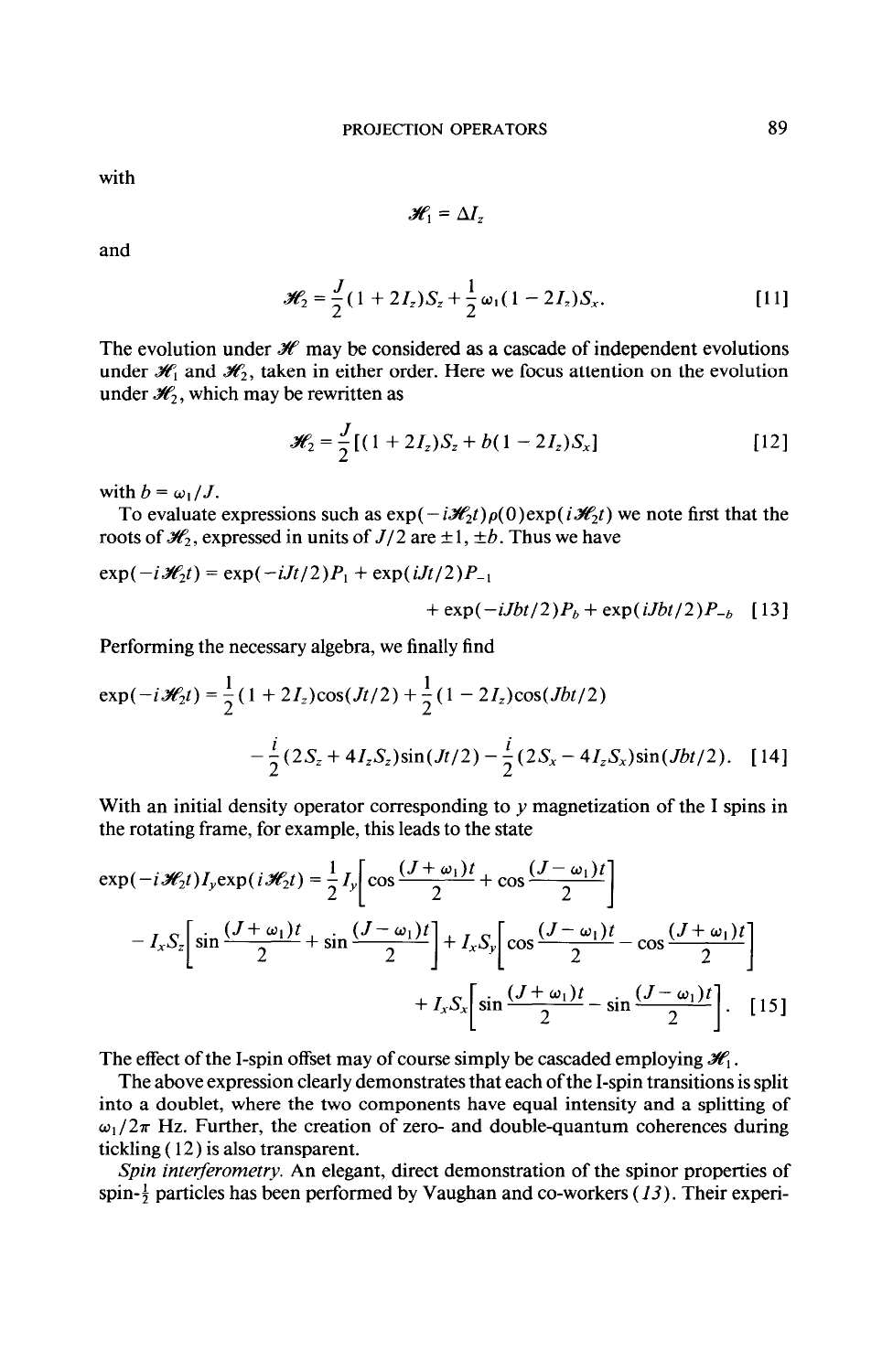# 90 N. CHANDRAKUMAR

ment, carried out on a scalar-coupled heteronuclear spin- $\frac{1}{2}$  pair, may be represented as

$$
\frac{\pi}{2}(I) - \text{Sel. Irr.}(\tau, S) - (T - \tau) - \pi(I) - T - \text{Acq.}(I).
$$

This experiment, which they appropriately termed spin interferometry, permits the change in phase of a wavefunction-effected by a pulse rotation-to be observed via a superposition state. Phase differences are observable in superposition states, and by employing a coupled heteronuclear spin as the reference in the superposition, the phase change of the other spin is monitored in effect.

Here the selective irradiation is on one of the transitions of the S-spin doublet. The evolution of the I-spin magnetization under the offset term is refocused at the start of acquisition; evolution under heteronuclear coupling during the period  $(T - \tau)$ before and after the  $\pi$  pulse is also refocused. The observed I-spin signal then is to be computed by taking into account evolution under coupling and selective irradiation during the first  $\tau$  period, the effect of the  $\pi$  pulse, and evolution under coupling during the last  $\tau$  period (just prior to acquisition). In fact, the entire procedure is spin tickling in disguise, and straightforward calculation of the evolution of the first two terms of [15] under the  $\pi$  pulse and under coupling for  $\tau$  seconds leads to the desired expression for the observable components of the density matrix at the start of acquisition:

$$
\rho(2T) = I_y \cos(\omega_1 \tau/2). \tag{16}
$$

This clearly demonstrates that rotation of the state of the S spins by a selective pulse with flip angle  $\omega_1\tau$  has actually resulted in rotation of the wavefunction by  $\omega_1\tau/2$ , a manifestation of the spinor property of the spin- $\frac{1}{2}$  particle.

Spin locking. Homonuclear spin-lock experiments have grown in popularity in the last several years and can be described accurately especially at low fields by a model Hamiltonian of the form (14-16)

$$
\mathcal{H} = J\mathbf{I} \cdot \mathbf{S} \tag{17}
$$

It is instructive to compute the evolution of a spin system under this Hamiltonian by employing projection operator methods. For two spins- $\frac{1}{2}$ , the Hamiltonian of [17] has the following eigenvalues, in units of  $J: +\frac{1}{4}$  (triply degenerate) and  $-\frac{3}{4}$ . Accordingly, we have

$$
\exp(\pm i \mathcal{H}t) = \left[\frac{3}{4} \exp(\pm iJt/4) + \frac{1}{4} \exp(\mp 3iJt/4)\right]1 + [\exp(\pm iJt/4) - \exp(\mp 3iJt/4)](I \cdot S). \quad [18]
$$

With an initial density operator  $\rho(0) = I_x$ , we thus find for evolution under spin lock for a period  $t$ 

$$
\rho(t) = \exp(-i\mathcal{H}t)\rho(0)\exp(i\mathcal{H}t)
$$
  
=  $\frac{1}{2}I_x(1+\cos Jt) + \frac{1}{2}S_x(1-\cos Jt) + (I_yS_z-I_zS_y)\sin Jt$  [19]

employing the identities  $I_l I_m = -I_m I_l = (i/2) \epsilon_{lmn} I_n + \frac{1}{4} \delta_{lm}$ , valid for spin- $\frac{1}{2}$  particles.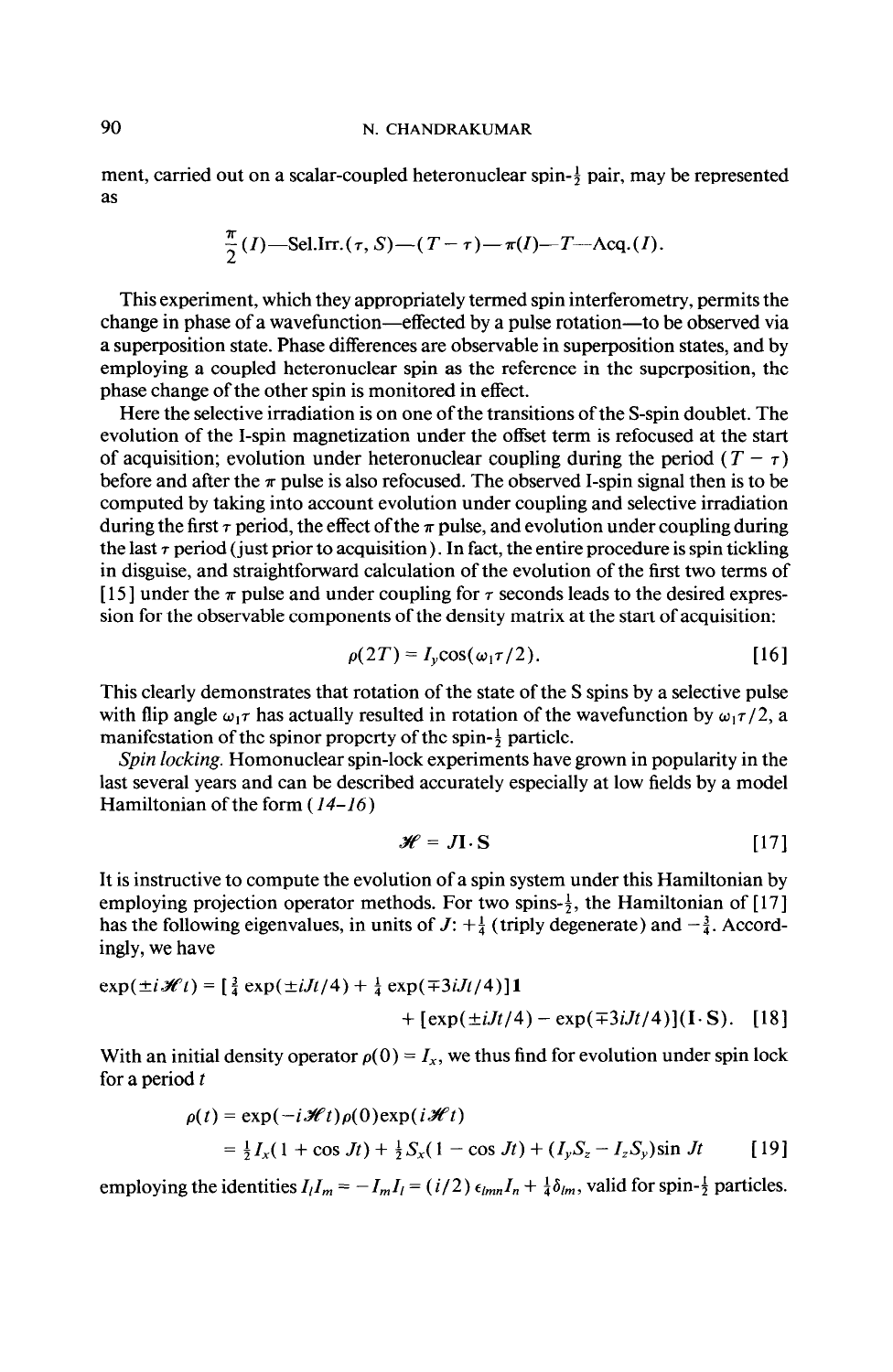For  $I = 1 = S$ , on the other hand, we have the eigenvalues 1, -1, and -2 in units of J, with respective degeneracies of 5,3, and 1, leading to

$$
\exp(\pm iJ\mathbf{I}\cdot\mathbf{S}t) = (\mathbf{I}\cdot\mathbf{S})^2 \left[\frac{1}{6} \exp(\pm iJt) - \frac{1}{2} \exp(\mp iJt) + \frac{1}{3} \exp(\mp 2iJt)\right] \\
+ \frac{1}{2} (\mathbf{I}\cdot\mathbf{S}) [\exp(\pm iJt) - \exp(\mp iJt)] \\
+ \mathbf{1} [\exp(\mp iJt) + \frac{1}{3} (\exp(\pm iJt) - \exp(\mp 2iJt))]. \quad [20]
$$

Dipolar evolution. For a homonuclear pair of spin- $\frac{1}{2}$  nuclei, the dipolar Hamiltonian takes the form

$$
\mathcal{H}_d = \frac{\gamma^2 h}{4\pi r_{12}^3} (1 - 3\cos^2\theta) (3I_zS_z - \mathbf{I} \cdot \mathbf{S})
$$

in the rotating frame, expressed in angular frequency units. The two terms of the last factor commute and their effects may be cascaded. The last term of this Hamiltonian is in fact of the same form as the model Hamiltonian for isotropic mixing under spin locking considered above. The first term,  $I_z S_z$ , has the eigenvalues  $\pm \frac{1}{4}$ , expressed in units of  $3D/2 = 3\gamma^2 h(1 - 3\cos^2\theta)/4\pi r_{12}^3$ , each of them doubly degenerate. We find

$$
\exp(\pm 3i D I_z S_z t/2) = \cos(3 D t/8) \mathbf{1} \pm 4i \sin(3 D t/8) I_z S_z, \tag{21}
$$

which is identical in form to the well-known equation for evolution under weak scalar coupling. This leads to

$$
\exp(-i\mathcal{H}_d t)I_x \exp(i\mathcal{H}_d t) = \frac{1}{2}I_x[\cos(3Dt/4) + \cos(Dt/4)]
$$
  
+  $\frac{1}{2}S_x[\cos(3Dt/4) - \cos(Dt/4)]$   
+  $I_yS_z[\sin(3Dt/4) + \sin(Dt/4)] + S_yI_z[\sin(3Dt/4) - \sin(Dt/4)].$  [22]

#### DISCUSSION

In the preceding, we have pointed out and demonstrated by way of several illustrations a convenient and straightforward method of dealing with exponential operators, leading to the solution of density operator evolutions. This method of solving evolutions may be compared with the method of solution employing commutator algebra arising from the Baker-Campbell-Hausdorff formula. In a certain sense, the present method leads to a solution in the frequency domain, while the BCH method really results in a time-domain solution. The two are, therefore, entirely equivalent as they must be. The BCH method is probably the method of choice if one is, in particular, interested in short time evolutions, initial rate approximations, etc., and makes the geometry of the evolution process transparent in this sense. On the other hand, the present method is clearly more convenient when one seeks a closed analytical solution of the problem, making as it does the bookkeeping of infinitesimal evolution steps entirely unnecessary: a very important consideration in dealing with complex evolutions, multidimensional spin systems, etc. However, the present method usually carries along a certain amount of irrelevant information: the exponential operator reflects essentially all possible "connectivities" in the system, while the direct